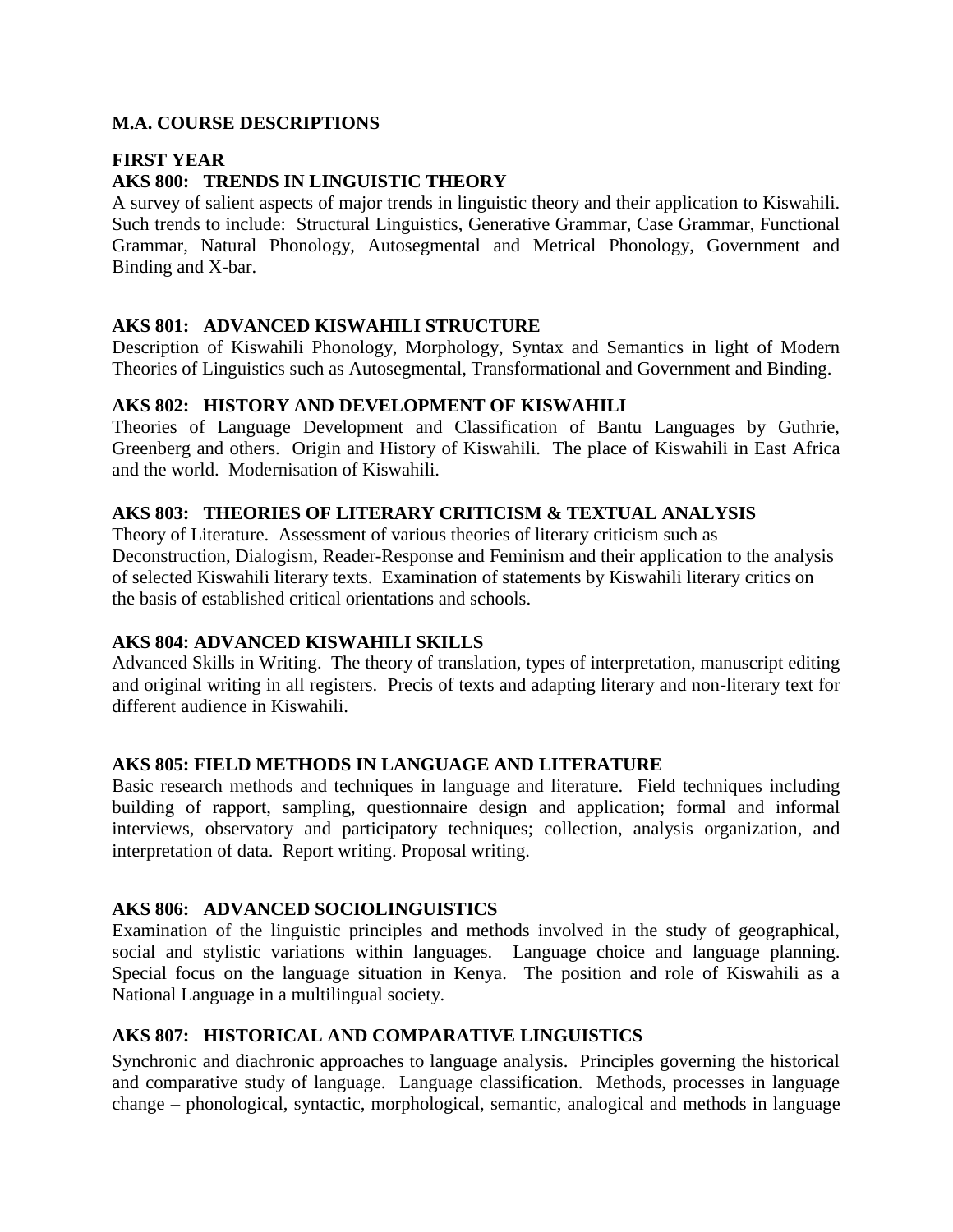reconstruction. Lexicostatistical, dialect geography; language borrowing, historical linguistics as a source of history. Examples from Kiswahili and other African Languages.

## **AKS 808: ADVANCED PHONETICS AND PHONOLOGY**

Branches of Phonology. Phonological Analysis. Theories of Phonological analysis. Generative phonology with an emphasis on current models: autosegmental, metrical, and lexical phonology. Binary-feature system, the prosodic-feature system, and speech rhythm. Examples from Kiswahili and African Languages.

### **AKS 809: KISWAHILI LITERATURE IN HISTORY**

Analysis of Kiswahili Literary texts through time. Texts like the Hamziya, Utendi wa Mwana Kupona, Mashairi ya shaaban Robert, Kinjeketile, Kiza katika Nuru, Walenisi and Mzingile will be studied within a historical context. Inter-dependence of the historical process and literary creativity in these works in the light of historically conditioned theoretical approaches such as historical realism, the sociology of literature and dialogism.

## **AKS 810: ADVANCED STYLISTICS**

Assessment of stylistic approaches to the interpretation and appreciation of literature. Perspectives on style such as stylistic monism, stylistic dualism, the multi-valent function of style and the death of content in the analysis of works of art. Interpretation of various works on the basis of these approaches.

# **AKS 811: TRANSLATED WORKS IN KISWAHILI**

Quality of translated novels, plays and poems in the light of translation and literary theories. Focus on specific aspects of translation in each genre. A comparison of the original and translated versions of various works from historical and literary perspectives.

# **AKS 812: ADVANCED MORPHOLOGY**

The study of Morphology. Theories of Morphology. Morphological processes for example affixation, suffixation, prefixation and infixation. Derivational and inflectional morphology. Morphological Analysis. Interdependence between morphology and phonology. Application of morphological theory to Kiswahili and other African Languages.

# **AKS 813: COMPARATIVE LINGUISTIC ANALYSIS**

Cross-linguistic analysis including: Phonemic and phonotactic constraints, morpheme types and derivational processes, concordial feature systems, types of phrases and meaning relations and meaning properties.

# **SECOND YEAR AKS 814: CLASSICAL KISWAHILI LITERATURE**

Prosodic rules for all poetic genres such as Shairi, Takhimisa, Hamziya, Tenzi and Nyimbo. Analysis of Utenzi wa Liyongo, Mwanakupona and Inkishafi. Works of poets representing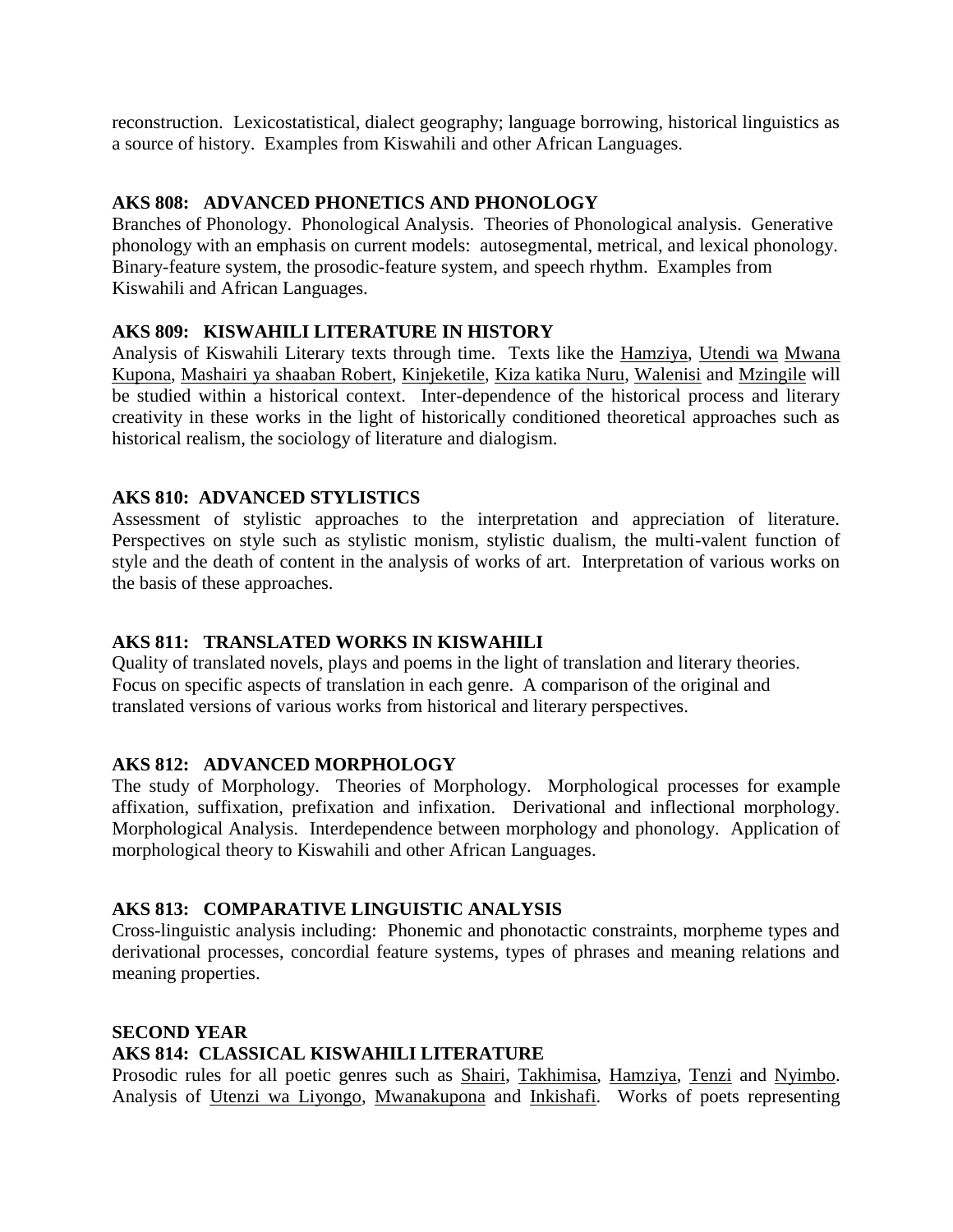different historical periods. Introduction to Kiswahili – Arabic scripts. Oral and Written pretwentieth century texts, including chronicles, letters, myths and legends.

### **AKS 815: CONTEMPORARY KISWAHILI LITERATURE**

Analysis of works of prose, drama, and poetry in contemporary Kiswahili Literature. Characterisation and plot development. Critical works of modern Kiswahili Literature with reference to theories of literary criticism.

## **AKS 816: LANGUAGE AND CULTURE**

Theories of language and culture. Relationship between language and world view. Development of Kiswahili and other Kenyan languages in the light of the social structure of modern Kenyan societies.

## **AKS 817: ADVANCED ORAL LITERATURE IN KISWAHILI**

Definitions and taxonomies of oral literary genres in Kiswahili. Appreciation of the place of culture in oral literary studies. Assessment of researchers and research techniques in oral literature. The place of Oral Literature in an increasingly literate world.

## **AKS 818: ADVANCED CREATIVE WRITING IN KISWAHILI**

Techniques of creative writing. Creative works in Kiswahili: Poetry, short stories, novels and plays. Plot development, characterization and language use in creative works. Writing of an original creative work.

### **AKS 819: ADVANCED PSYCHOLINGUISTICS**

The development of Psycholinguistics as a discipline. Theoretical foundations, structural and generative transformational linguistics, behavioural psychology and functional analysis and mediational approaches. Language acquisition, pyscholinguistic approaches to the origin of language, in first language acquisition and input in language development. Language and the brain. Psycholinguistics and the teaching of Kiswahili.

### **AKS 820: ADVANCED SYNTAX**

Principles of syntactic analysis and processes. Evaluation of the development of syntactic theories such as traditionalism, structuralism, transformational grammar, and functional grammar. Application of theories to Kiswahili and other African languages.

### **AKS 821: PRAGMATICS**

Relationship between language and context, both linguistic and extra-linguistic. Deixis, Conversational Implicatures; Presupposition; Speech Acts; Conversational Structure. Relationship between pragmatics and other disciplines such as philosophy and literature. Application of pragmatics principles to the study of Kiswahili and other African Languages.